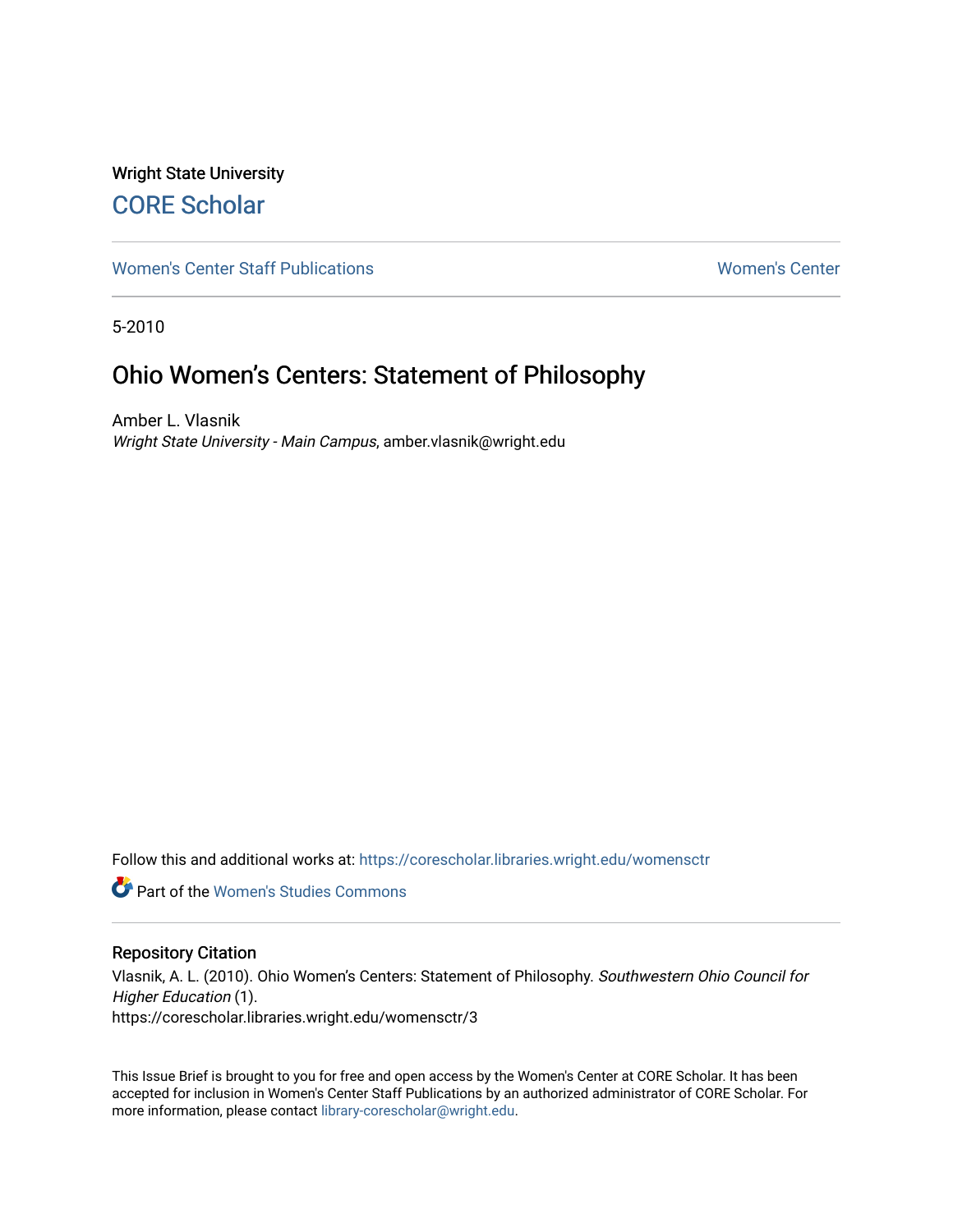



## Ohio Women's Centers: Statement of Philosophy Issue Brief 01 May 2010

\_\_\_\_\_\_\_\_\_\_\_\_\_\_\_\_\_\_\_\_\_\_\_\_\_\_\_\_\_\_\_\_\_\_\_\_\_\_\_\_\_\_\_\_\_\_\_\_\_\_\_\_\_\_\_\_\_\_\_\_\_\_\_\_\_\_\_\_\_\_

Campus-based women's centers are a relatively new phenomenon in U.S. higher education. While the first women's center was founded only 50 years ago, their presence on college campuses has grown quickly. Today there are over 4,300 institutions of higher education in the United States, $1$  at which there are almost 500 women's centers.<sup>2</sup> These centers carry out their work in every state except Mississippi,<sup>3</sup> with Ohio institutions of higher education hosting 23 centers.<sup>4</sup>

Although the first women's center was founded in 1960, it was not until the widespread campus activism of the late 1960s and early 1970s that women's centers were established in significant numbers. These centers shared a commitment to institutional and social change, and their creation has been described as a "natural response to the growing awareness…of the unmet needs of women."<sup>5</sup> The women's centers' scholarly literature describes five key areas in which centers serve women: safety, education and awareness, support and advocacy, equity, and community.<sup>6</sup> In recent years, the literature has called upon campus-based women's centers to also include leadership, internationalization, and technology as additional foci for their programs and services.<sup>7</sup>

 $\overline{\phantom{a}}$ 1 National Center for Education Statistics. (2008). Special analysis 2008, Community colleges, Table SA-1. Retrieved from National Center for Education Statistics website:

http://nces.ed.gov/programs/coe/2008/analysis/sa\_table.asp?tableID=1053

<sup>&</sup>lt;sup>2</sup> National Women's Studies Association. (n.d.). NWSA campus women's centers database. Retrieved from National Women's Studies Association website: http://nwsa.org/research/centerguide/

 $3$  For a complete listing by state, visit the National Women's Studies Association website (n.d.).

<sup>&</sup>lt;sup>4</sup> Goettsch, J. (2010, March 9). Ohio campus-based women's centers. Oxford, OH: Miami University Women's Center. According to the National Women's Studies Association (n.d.), Ohio is one of six states with at least 20 women's centers; other states include California (56 centers), Massachusetts (48), New York (32), Pennsylvania (27), and Michigan (21).

<sup>5</sup> Gould, J. S. (1989). Women's centers as agents of change. In C. S. Pearson, D. L. Shavlik, & J. G. Touchton (Eds.), Educating the majority: Women challenge tradition in higher education (p. 219). New York: American Council on Education & Macmillan Publishing Company.

<sup>&</sup>lt;sup>6</sup> Kunkel, C. A. (1994). Women's needs on campus: How universities meet them. Initiatives, 56, 15-28. Kunkel echoes her concern for these areas in Kunkel, C. A. (2002). Starting a women's center: Key issues. In S. L. Davie (Ed.), University and college women's centers: A journey toward equity (pp. 65-78). Westport, CT: Greenwood Press.

 $^7$  Davie, S. L. (2002). Drawing new maps. In S. L. Davie (Ed.), University and college women's centers: A journey toward equity (pp. 447-458). Westport, CT: Greenwood Press.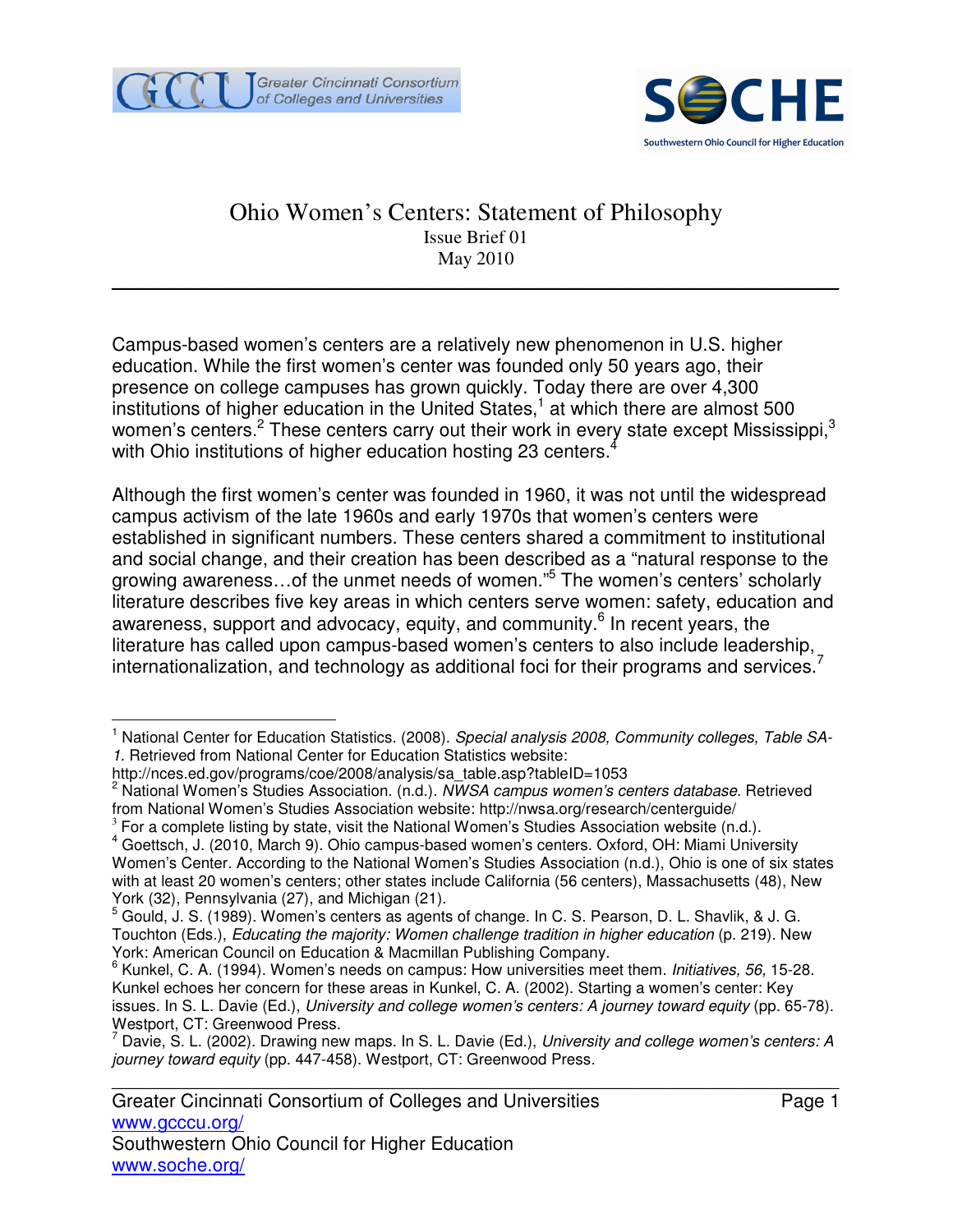Women's centers at Ohio institutions of higher education range in age from two to over thirty years. Fourteen find their homes at public institutions (including three at community colleges and separate centers at The Ohio State University for students and for faculty and staff), and nine are sponsored by private institutions.<sup>8</sup> Yet, for their tremendous diversity, Ohio's women's centers tend to share similar historical roots, theoretical bases, and missions.

\_\_\_\_\_\_\_\_\_\_\_\_\_\_\_\_\_\_\_\_\_\_\_\_\_\_\_\_\_\_\_\_\_\_\_\_\_\_\_\_\_\_\_\_\_\_\_\_\_\_\_\_\_\_\_\_\_\_\_\_\_\_\_\_\_\_\_\_\_\_

These shared roots and purposes spurred the women's centers of southwestern Ohio to formally organize in 2006. Gathering to network, share resources, and support each other in their campus and community efforts, the Women's Centers Committee was the first joint committee of the Southwestern Ohio Council on Higher Education (SOCHE) and the Greater Cincinnati Consortium of Colleges and Universities (GCCCU). In 2009, the committee expanded its mailing list and membership to women's centers across the state. While geographic distances and varying funding levels have limited the involvement of some centers, efforts have been made to include all centers and their staffs who expressed interest in the Women's Centers Committee.

In recent years, the Women's Centers Committee has become an important place to discuss the changing context for the work of Ohio's women's centers and their institutions. Stagnant local, state, and national economies; budget cuts; layoffs of personnel; fluctuating enrollment levels—these are only a sample of factors that have changed and challenged institutions of higher education in the state. As a partial response to these environmental factors, the Ohio Board of Regents created the University System of Ohio (USO) to coordinate the efforts of the public two- and fouryear institutions and their regional campuses and to work toward three common goals: graduating more students, keeping graduates in Ohio, and attracting more talent to Ohio.<sup>9</sup> In the words of the state's new strategic plan for higher education, "We currently have the worst of both worlds—highly regulated institutions that operate with little coordination or cooperation."<sup>10</sup> The new USO encourages coordination among public institutions—in partnership with private institutions, state government, and Ohio businesses—to spur economic growth and development in the state. The Women's Centers Committee has watched the unfolding of the USO with great interest to determine how the emerging University System of Ohio and the Board of Regents' strategic plan will influence, shape, and/or constrain the work of campus-based women's centers at both public and private institutions.

It is in this context for Ohio higher education that the Women's Centers Committee began a year-long collaborative process to co-create a statement of philosophy.

e<br>8 Goettsch, 2010

<sup>&</sup>lt;sup>9</sup> Ohio Board of Regents. (2008). Strategic Plan for Higher Education: 2008-2017. Columbus, OH: Ohio Board of Regents.

<sup>&</sup>lt;sup>10</sup> Ohio Board of Regents, 2008, p. 20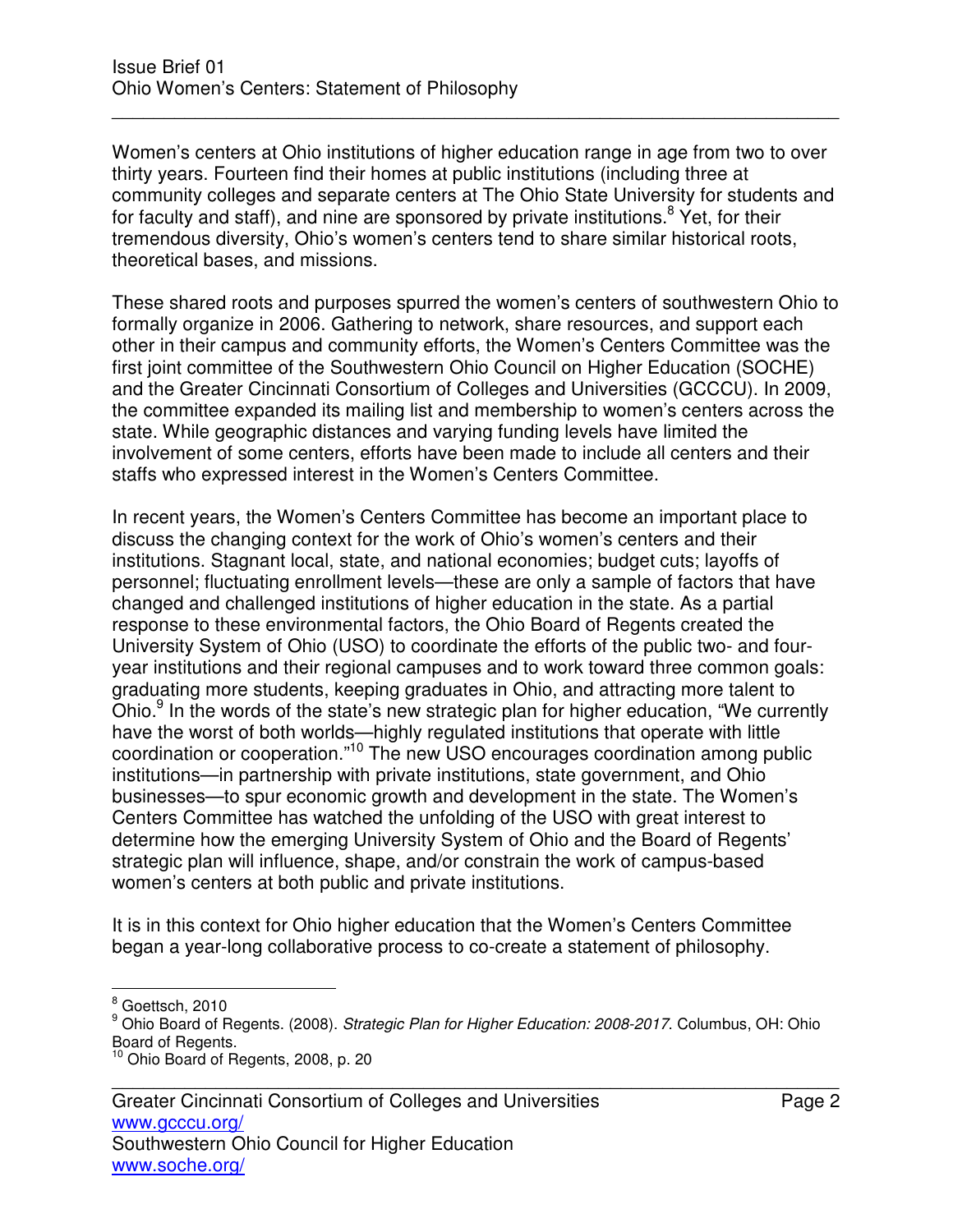Knowing that collaboration and capacity-building are key strategies for promoting feminism, social justice, and positive social change, the centers united to strategize for a shared vision that would illuminate and expand their roles in the state's new higher education environment. Additionally, Ohio women's centers sought to clarify their unique contributions to, and histories and roles in, their institutions. The process of writing a statement of philosophy necessarily situates women's centers in their historywhich is intertwined with the histories of women's studies and the feminist movement in order to forge a vision for the future. This issue brief outlines the context for this project, our process, and the shared statement created by the Women's Centers Committee.

\_\_\_\_\_\_\_\_\_\_\_\_\_\_\_\_\_\_\_\_\_\_\_\_\_\_\_\_\_\_\_\_\_\_\_\_\_\_\_\_\_\_\_\_\_\_\_\_\_\_\_\_\_\_\_\_\_\_\_\_\_\_\_\_\_\_\_\_\_\_

### **The Process**

The shared statement, to be crafted by women's centers at public and private institutions, was first discussed in late 2008. At a retreat of the Women's Centers Committee in February 2009, participating women's center staff members and students created a list of critical questions they believed would be helpful to consider for the philosophy statement. While more questions were generated than any one statement could address, the participants felt that generating the questions and the ensuing discussion were helpful for the process. The questions, which were later grouped under four themes, are listed here:

#### 1. Citizenship and Community

- What do women's centers imagine for the women students, faculty, and staff on our campuses?
- How do women's centers "fit" with an institution's mission statement?
- How do women's centers figure into an environment that is increasingly commercialized and businesslike?
- How do women's centers prepare graduates for civic, work, and family life?
- What roles do women's centers play in helping women strive for life-work balance?
- How do women's centers build bridges between the institution and the community? How do we facilitate the university's role as a citizen in its community?
- How do women's centers in the state of Ohio understand their collective role in Ohio higher education?

#### 2. Histories, Theories, and Locations

- How do our histories and theoretical bases help us to do our work?
- Why do campuses need a women's center?
- How do women's centers manifest "theory to practice"?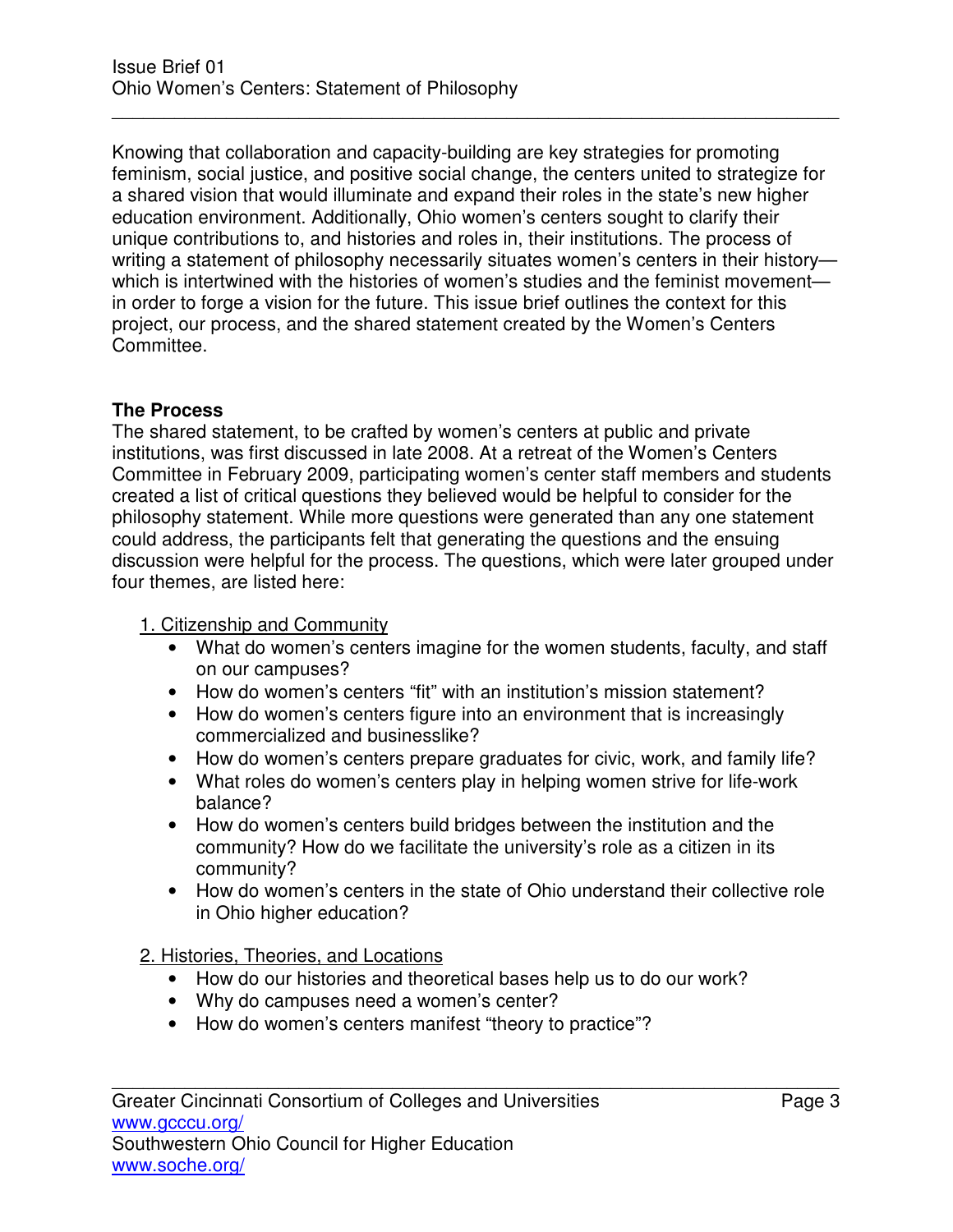• How do women's centers help students practice what they learn in the classroom?

\_\_\_\_\_\_\_\_\_\_\_\_\_\_\_\_\_\_\_\_\_\_\_\_\_\_\_\_\_\_\_\_\_\_\_\_\_\_\_\_\_\_\_\_\_\_\_\_\_\_\_\_\_\_\_\_\_\_\_\_\_\_\_\_\_\_\_\_\_\_

- How do women's centers address intersectionality?
- How do women's centers understand their relationships with cultural centers? What intersects? What is distinct?
- What roles should women's centers play in determining their institutional purposes, roles, and responsibilities?
- How do women's centers build community?
- Are women's centers institutional change agents or are we band-aids for problems our institutions are reluctant to address?
- What are women's centers' relationships with academics and research?
- How do we envision the relationship between women's centers and women's studies programs?

# 3. Constituencies

- What are our responsibilities related to advocacy? How do we engage in advocacy? For whom or what causes?
- How do women's centers keep pace with changing student populations?
- How do women's centers enhance student learning and development?
- How do we engage our students in learning that transforms?
- How does working or volunteering at a women's center impact students? In what ways does it affect how students make meaning?
- How can women's centers continue to engage alumni?
- How do women's centers serve faculty who are not in women's studies?
- How do women's centers engage men?
- How do women's centers encourage leadership?

# 4. Unique Contributions

- If women's centers went away tomorrow, what would be lost?
- What is the future of women's centers?
- What's in a name? If the women's center was called something else, what would it mean?
- How do women's centers help students survive in college? Help faculty and staff in their careers?
- How do women's centers promote social justice?

After the February 2009 meeting, the committee began work on a statewide retreat to be held in late summer. Invitations and save-the-dates were issued to all women's centers and other interested staff. The goals of the August 2009 retreat were to network among Ohio campus-based women's centers, discuss changes in the state of Ohio, investigate strategies and practices to support each other, and generate a draft of the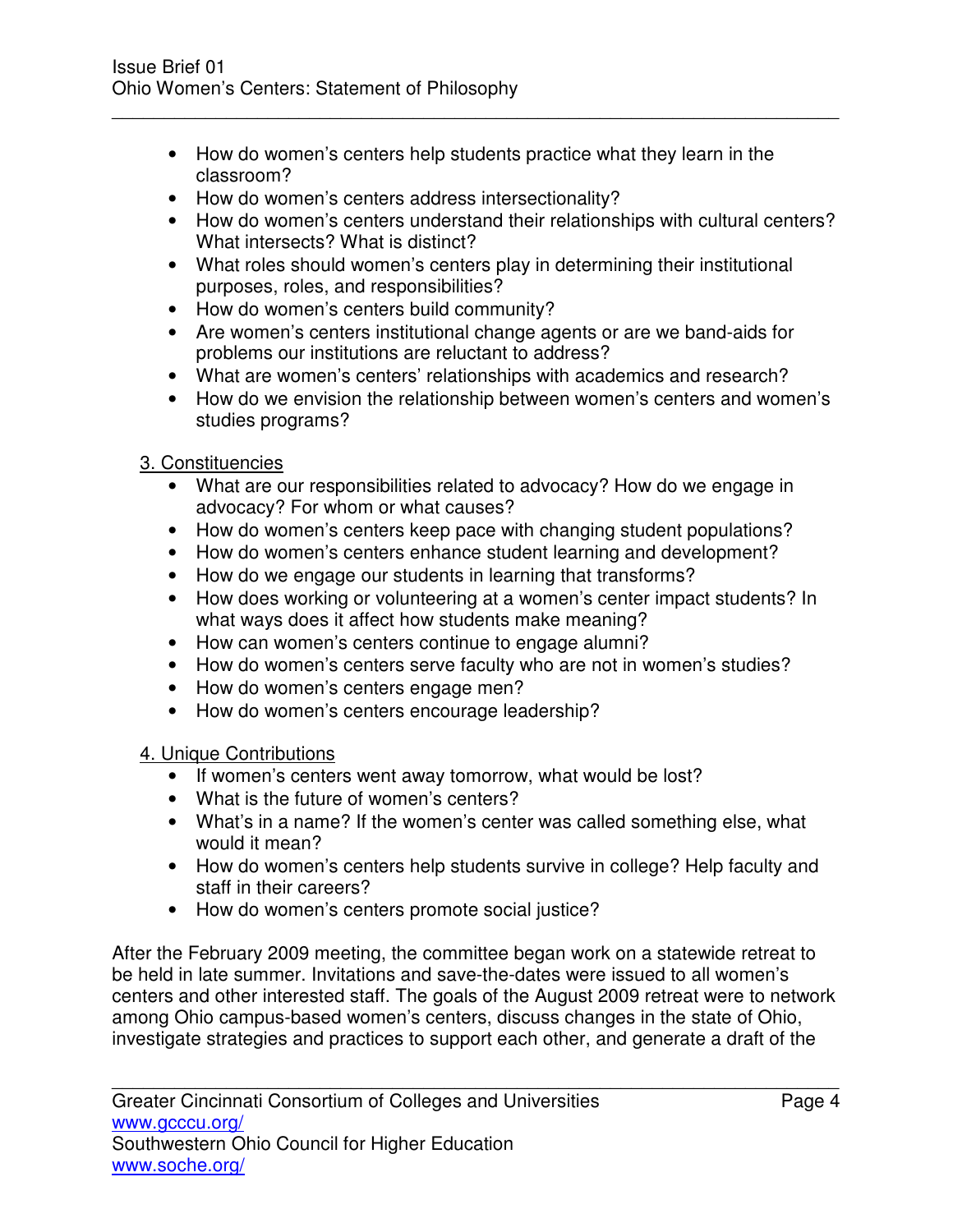statement of philosophy. However, it was acknowledged that not all women's center participants would be able to travel to this retreat. As a result, the committee innovatively created a locked "wiki"—a web-enabled database that allows for easy collaboration and sharing of data among multiple users<sup>11</sup>—allowing participants to create user profiles with their photos and contact information. For approximately four weeks in July–August 2009, women's center staff members and other interested parties posed questions and potential answers related to the previous list of questions. Many who could not participate in the August retreat (for example, women's centers that could only send one representative due to staffing concerns for the center) were able to contribute online.

\_\_\_\_\_\_\_\_\_\_\_\_\_\_\_\_\_\_\_\_\_\_\_\_\_\_\_\_\_\_\_\_\_\_\_\_\_\_\_\_\_\_\_\_\_\_\_\_\_\_\_\_\_\_\_\_\_\_\_\_\_\_\_\_\_\_\_\_\_\_

At the August retreat, small groups took printed copies of the wiki results for each of the four question areas and worked to craft one sentence per area. Two question areas were combined to a single sentence, so that the final statement includes three concise sentences. As a result, the following statement of philosophy for Ohio campus-based women's centers emerged:

Women's centers reflect the unique needs of their institutions and communities, yet share a commitment to historically underserved individuals and groups. Additionally, women's centers play a leadership role in understanding the changing workplace and preparing members of the university community to engage successfully with an increasingly complex world. Women's centers are integral to transforming institutions into inclusive environments; through community-building, advocacy, education, support, and research, they encourage the full participation and success of women.

The statement was publicly revealed at the November 2009 conference of the National Women's Studies Association by members of the Women's Centers Committee. In addition to the statement, the committee members presented about the collaborative process among Ohio campus-based women's centers to create the shared statement of philosophy.

## **Conclusion**

This project, while deceptively simple in its product, has several critical outcomes. First and foremost, the project clarified the unique purpose and shared philosophy of women's centers in the state of Ohio. It is important to note that this statement of philosophy does not necessarily send women's centers into new directions; rather, it is a clarification of the important work in which they already engage. The audience for this issue brief—our institutions, peer committees of SOCHE and GCCCU, the Ohio Board of Regents, the citizens of Ohio, and women's centers across the nation, to name but a

 $\overline{a}$ <sup>11</sup> For additional information, see http://wiki.org/wiki.cgi?WhatIsWiki